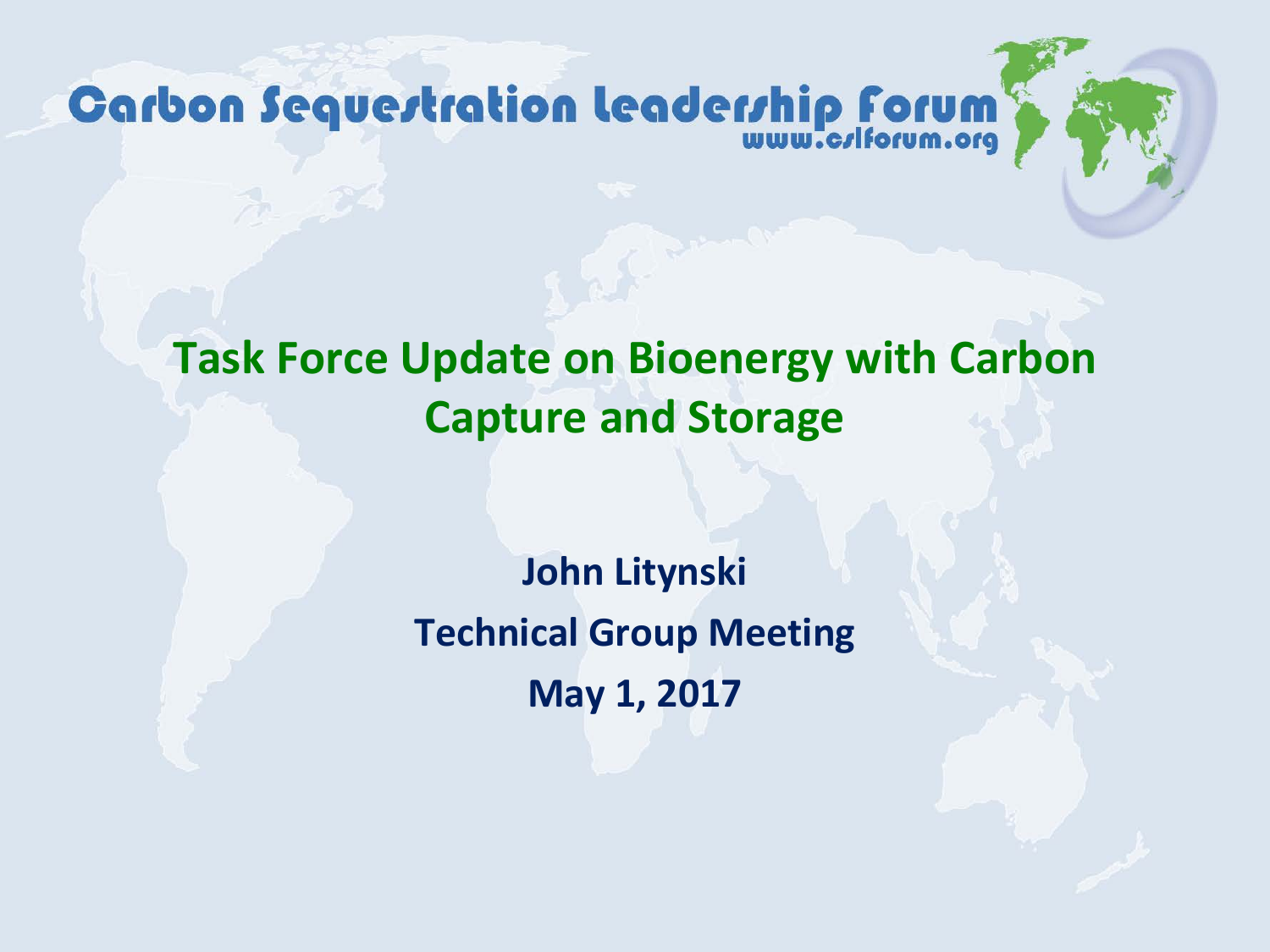# **Carbon Sequertration leaderrhip forum**

#### **Task Force Mandate**

- Identify the existing projects, government programs, market drivers for BECCS deployments, barriers to large-scale BECCS demonstration and deployment, and opportunities and recommendations for overcoming barriers progress;
- Provide an overview of BECCS technology options and pathways: (power; fuels and chemicals production; industrial sources; summary of technical challenges and R&D opportunities);
- Summarize resource assessments and emissions profiles: existing reports and analyses; biomass and carbon storage resource assessments; direct and indirect GHG emissions; summary of life cycle assessments; identification of gaps in analyses and future opportunities;
- Summarize economic analyses for BECCS concepts;
- Include findings and recommendations for consideration by CSLF and its member countries.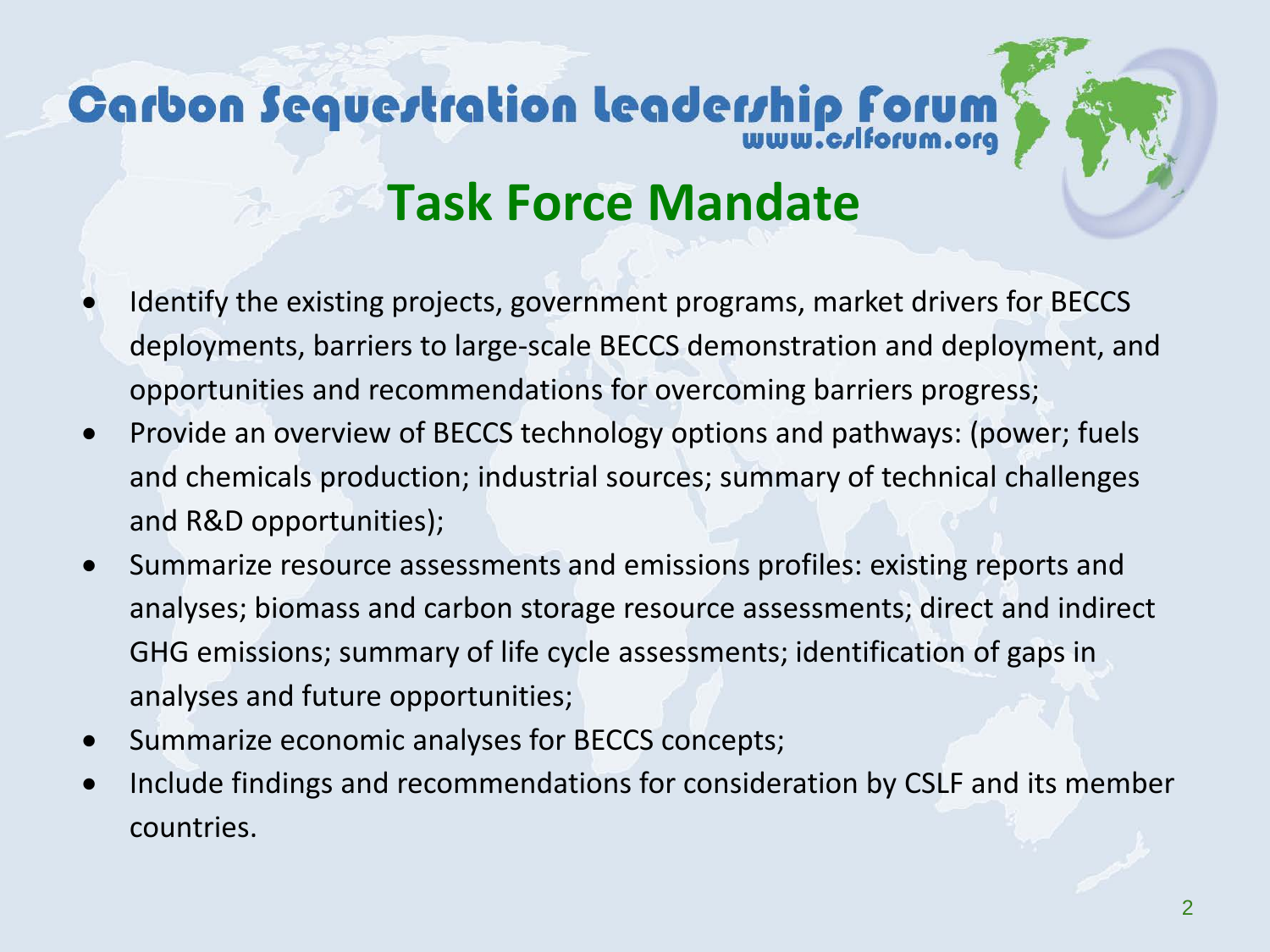#### **Carbon Sequertration leadership forum Tentative Timeline of the Task Force**

- **Aug. 2016: Define report.**
- **Oct. 2016: Status update at Japan CSLF meeting.**
- **Oct. 2016: Outline of Report Drafted and shared with Task Force.**
- **Nov. 11, 2016: Call to discuss Outline.**
- **Nov. 2016: Determine Participant Section Leads.**
- **Dec. 2016 – Feb. 2017: Populated Draft Document.**
- **Mar. 2017: Revise and Finalize Draft for Review.**
- **Mar. 23 – Apr. 13, 2017: First draft of report completed. Circulated to Task Force Members for comments and edits.**
- **April 24: 2nd Draft distributed to task force to discuss in Abu Dhabi.**
- **Spring/Summer 2017: Address Task Force comments and complete all report sections.**
- **Fall 2017: Final Report submitted.**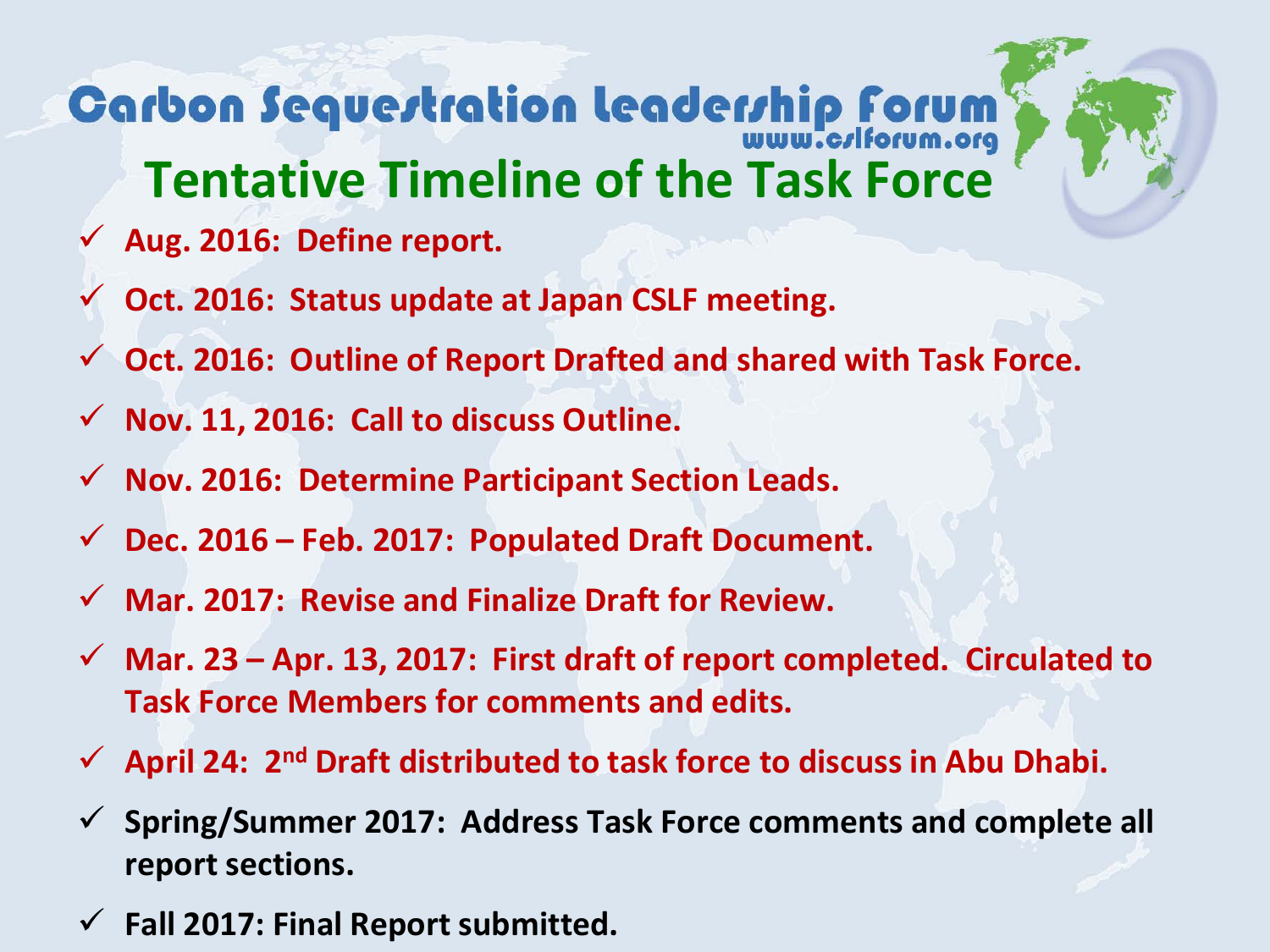## Carbon Sequertration leaderrhip Forum

#### **Draft Outline**

- **Executive Summary (DRAFTING)**
- **1. Introduction** (CSLF Purpose, Task Force Mandate, Overview of BECCS and Bio-CCS, Challenges and Benefits of BECCS)
- **2. Summary of Resource Assessments and Emissions Profiles** (Biomass and Carbon Storage Resource Assessments, Direct GHG emissions, Indirect GHG emissions, Summary of Life Cycle Assessments, Identify Gaps in Analyses and Future Opportunities)
- **3. Commercial Status of BECCS Technology Deployment** (Planned and Existing Projects, Projects in Operation, Government Programs, Market Drivers for BECCS Deployments, Barriers to Large-scale BECCS Demonstration and Deployment)
- **4. Overview of BECCS Technology Options and Pathways** (Power Generation, Fuels and Chemicals Production, Industrial sources, Summary of Economic Analyses, Summary of Technical Challenges and R&D Opportunities - DRAFTING)
- **5. Findings and Recommendations (DRAFTING)**
- **REFERENCES**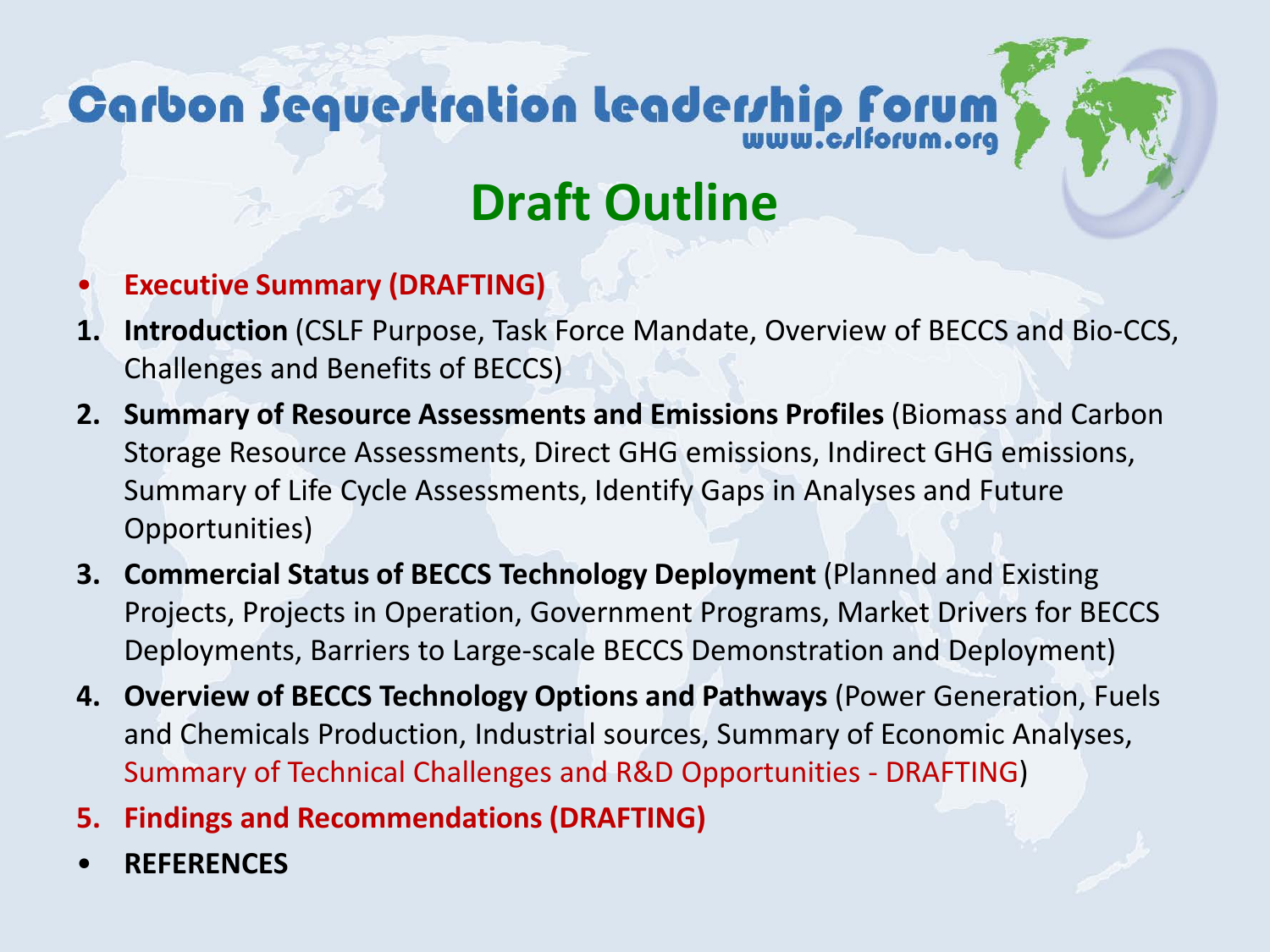## **Carbon Sequertration leaderrhip forum**



#### **Report Contributors**

- **Draft Report sections have been authored by:**
	- U.S. Department of Energy (John Litynski, et al.)
	- IEAGHG (Jasmin Kemper)
	- Center for Carbon Removal (Noah Deich, et al)
	- International Research Institute of Stavanger (Roman Berenblyum, et al)
- **Task Force Resources and Comments have been received from:**
	- International Research Institute of Stavanger (IRIS)
	- CO2GeoNet
	- Center for Carbon Removal
	- Research Council of Norway
	- **Sintef**
	- Shell